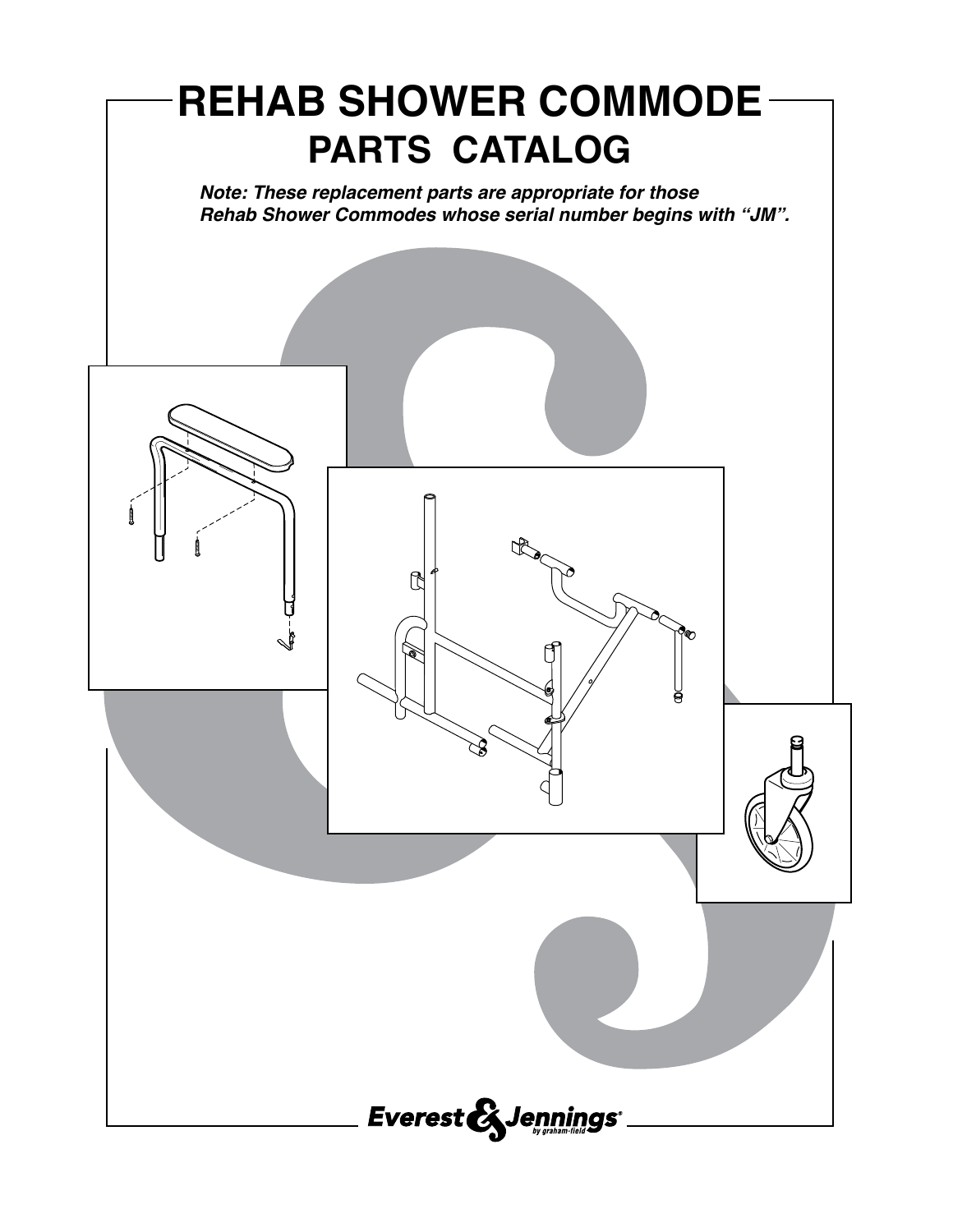## **CONTENTS**

#### **TO ORDER**

Tel: 1.770.368.4700 · Fax: 1.770.368.2386

Returns: Parts may not be returned without prior authorization from GF Health Products, Inc. Custom parts cannot be returned for credit. Please refer to GF Health Products, Inc. Terms and Conditions for further information.

Note: These replacement parts are appropriate for those Rehab Shower Commodes whose serial number begins with "JM".

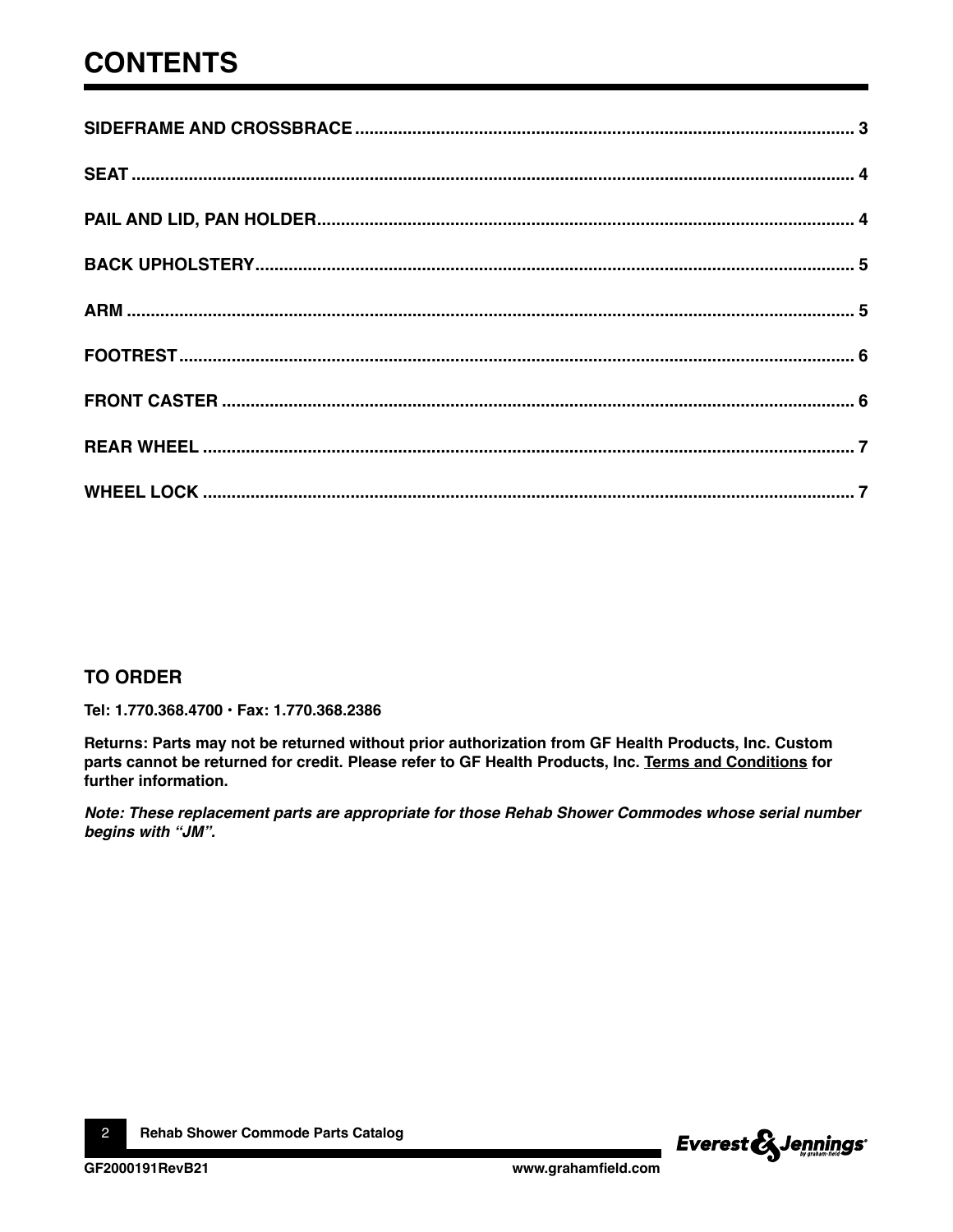### **SIDEFRAME AND CROSSBRACE**

<span id="page-2-0"></span>

Everest & Jennings®

**www.grahamfield.com GF2000191RevB21**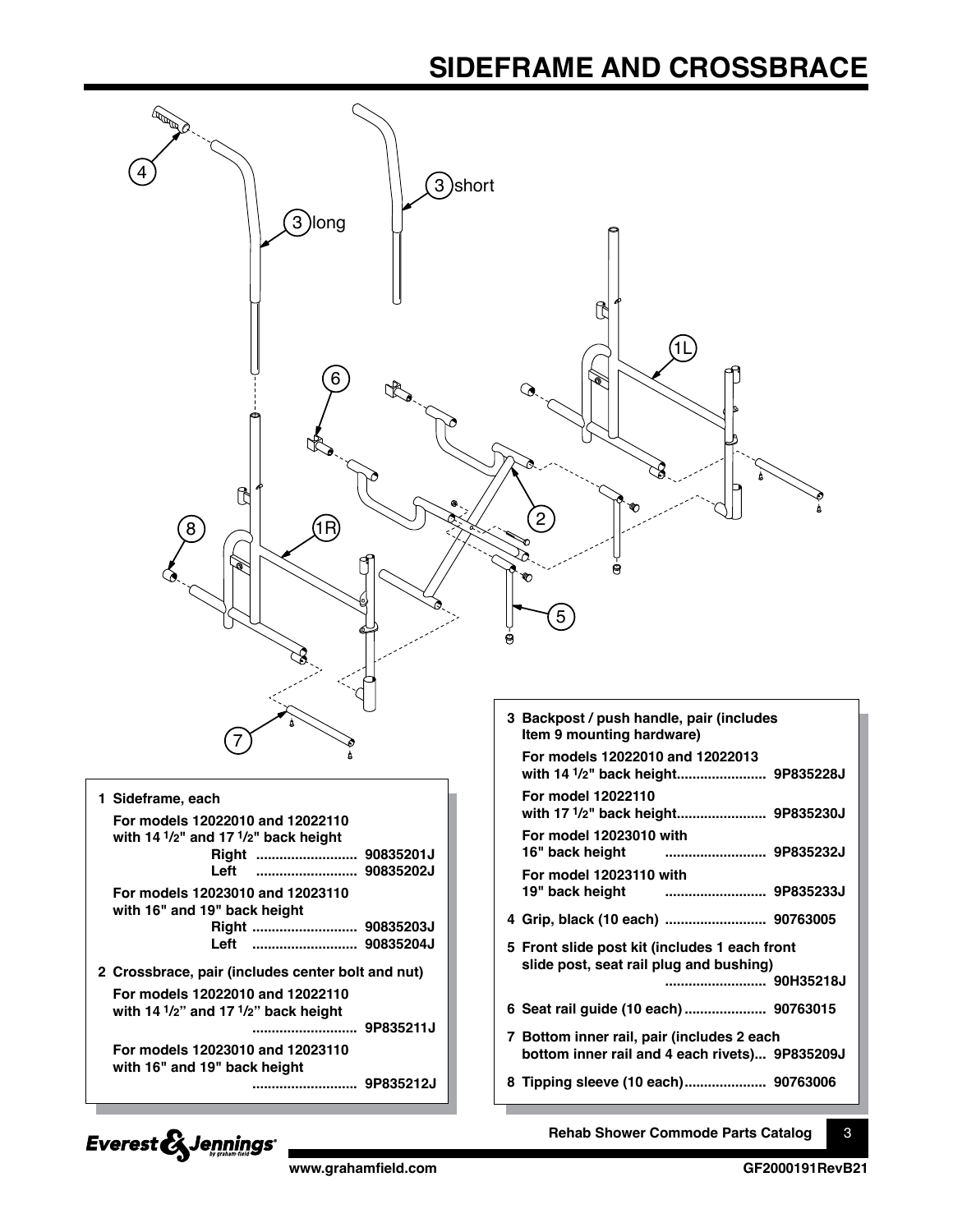<span id="page-3-0"></span>

|   | Padded seat, oval cutout (includes hooks)                                                                       |
|---|-----------------------------------------------------------------------------------------------------------------|
|   | For models 12022010 and 12022110<br>with 14 $\frac{1}{2}$ " and 17 $\frac{1}{2}$ " back height<br>90835070J<br> |
|   | For models 12023010 and 12023110<br>with 16" and 19" back height<br>90835071J<br>                               |
| 2 | Hook, seat (set of 4)<br>includes mounting hardware  90H35081J                                                  |

# **PAIL AND LID, PAN HOLDER**



|   | Commode pail and lid<br>                                                                       | 90H43170J |
|---|------------------------------------------------------------------------------------------------|-----------|
| 2 | Pan holder                                                                                     |           |
|   | For models 12022010 and 12022110<br>with 14 $\frac{1}{2}$ " and 17 $\frac{1}{2}$ " back height | 90835115J |
|   | For models 12023010 and 12023110<br>with 16" and 19" back height                               | 90835116J |



4 **Rehab Shower Commode Parts Catalog**

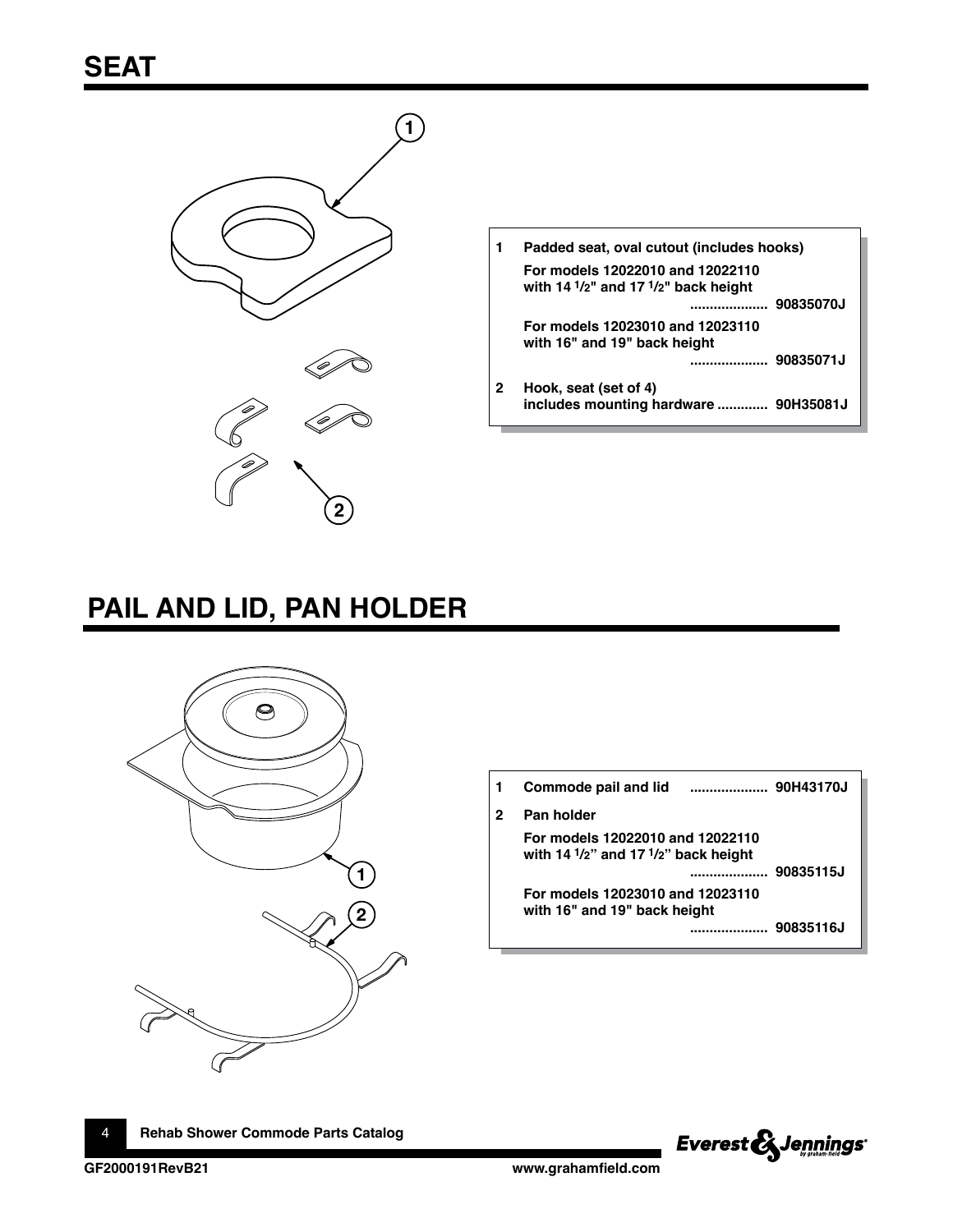<span id="page-4-0"></span>

| <b>Back upholstery kit</b><br>includes back upholstery and mounting hardware                                |  |
|-------------------------------------------------------------------------------------------------------------|--|
| For models 12022010 and 12022110<br>with 14 $\frac{1}{2}$ " and 17 $\frac{1}{2}$ " back height<br>90H35060J |  |
| For models 12023010 and 12023110<br>with 16" and 19" back height<br>90H35061J<br>                           |  |





|   | Arm kit<br>includes right and left full-length<br>arm with spring lock; does not<br>include arm pad         |  |
|---|-------------------------------------------------------------------------------------------------------------|--|
|   | For models 12022010 and 12022110<br>with 14 $\frac{1}{2}$ " and 17 $\frac{1}{2}$ " back height<br>9P835215J |  |
|   | For models 12023010 and 12023110<br>with 16" and 19" back height<br>9P835216J                               |  |
| 2 | Arm pad kit<br>includes 2 black plastic full-length<br>arm pads and mounting screws  9P190E01J              |  |
| з |                                                                                                             |  |



**Rehab Shower Commode Parts Catalog** 5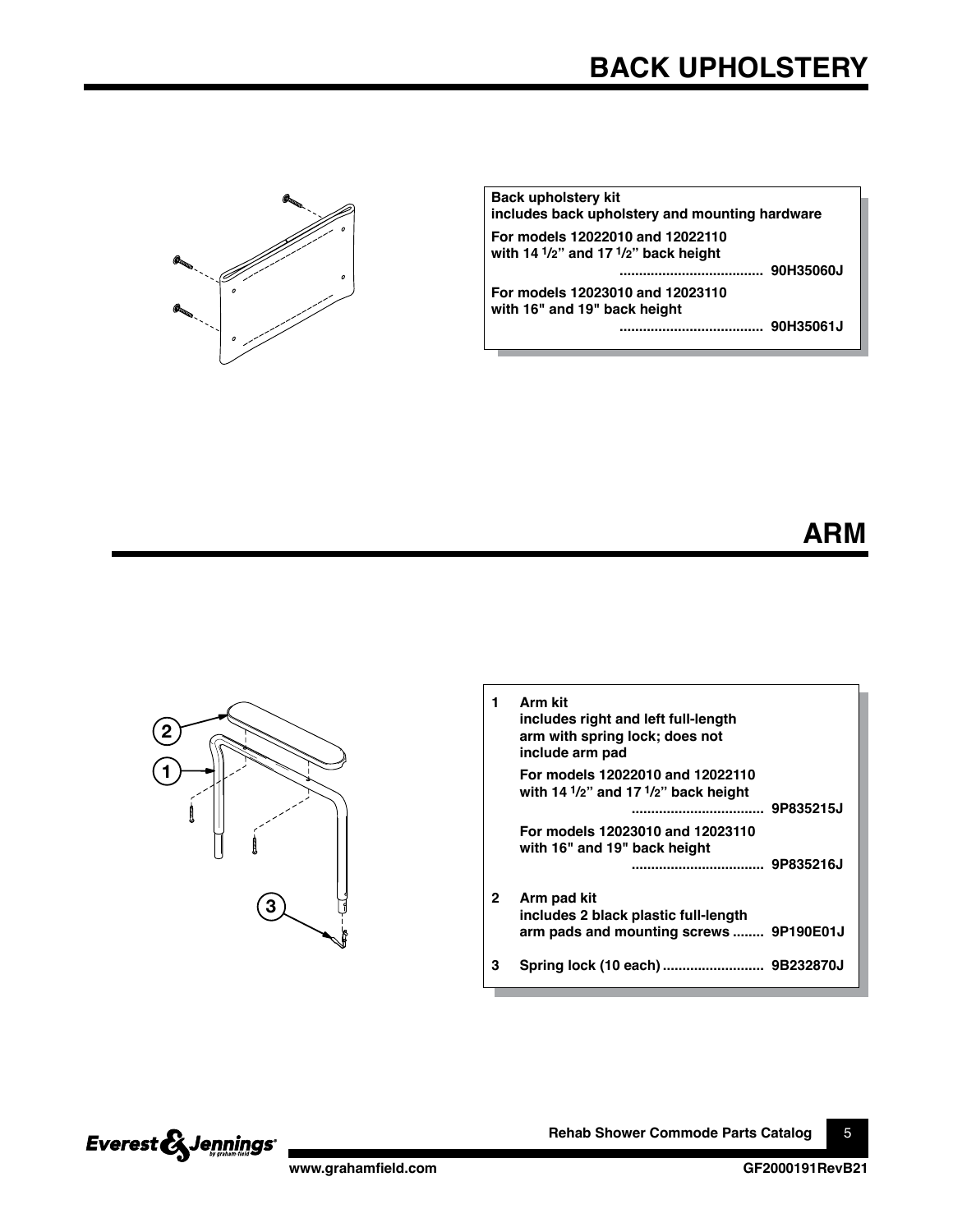<span id="page-5-0"></span>

**Footrest kit, pair (left shown) includes right and left hanger, release, and footplate with extension..................................................... 90761752J**

### **FRONT CASTER**



**Caster, 5" x 1 1/4" tire, pair includes wheel, fork, bearings, axle, and axle nut................................................. 9P835330J**

6 **Rehab Shower Commode Parts Catalog**

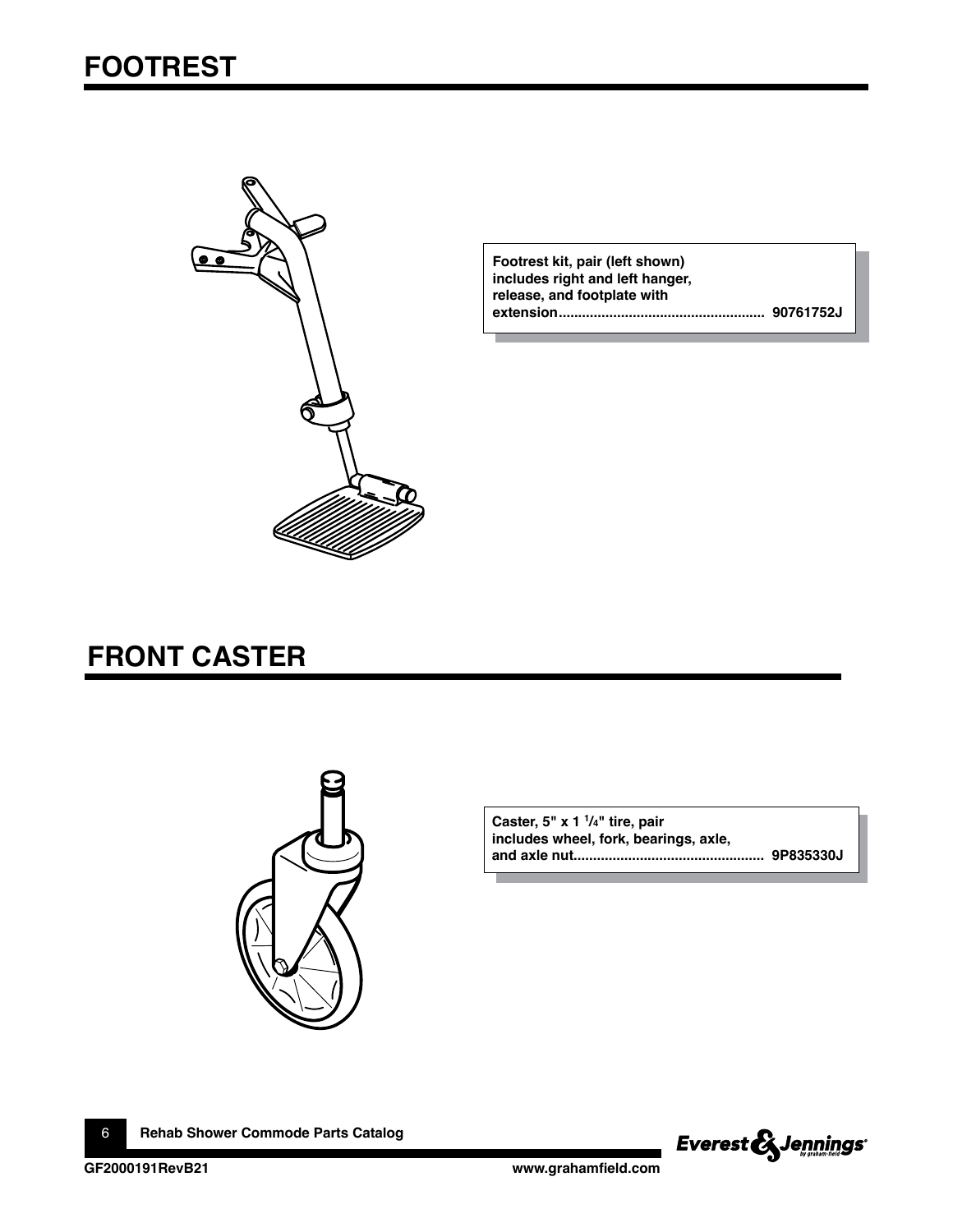<span id="page-6-0"></span>

| 1 24" Rear wheel, each, 1" tire<br>includes hub cap and bearings; |
|-------------------------------------------------------------------|
|                                                                   |
|                                                                   |
| 4 Rear axle and nut (10 each) 9B-47320J                           |
|                                                                   |

**WHEEL LOCK**



**Wheel lock, pair, push-to-lock includes rubber tip ..................................... 9P123011J**

**Rubber tip, wheel lock (10 each)............... 90763063**



**Rehab Shower Commode Parts Catalog** 7

**www.grahamfield.com GF2000191RevB21**